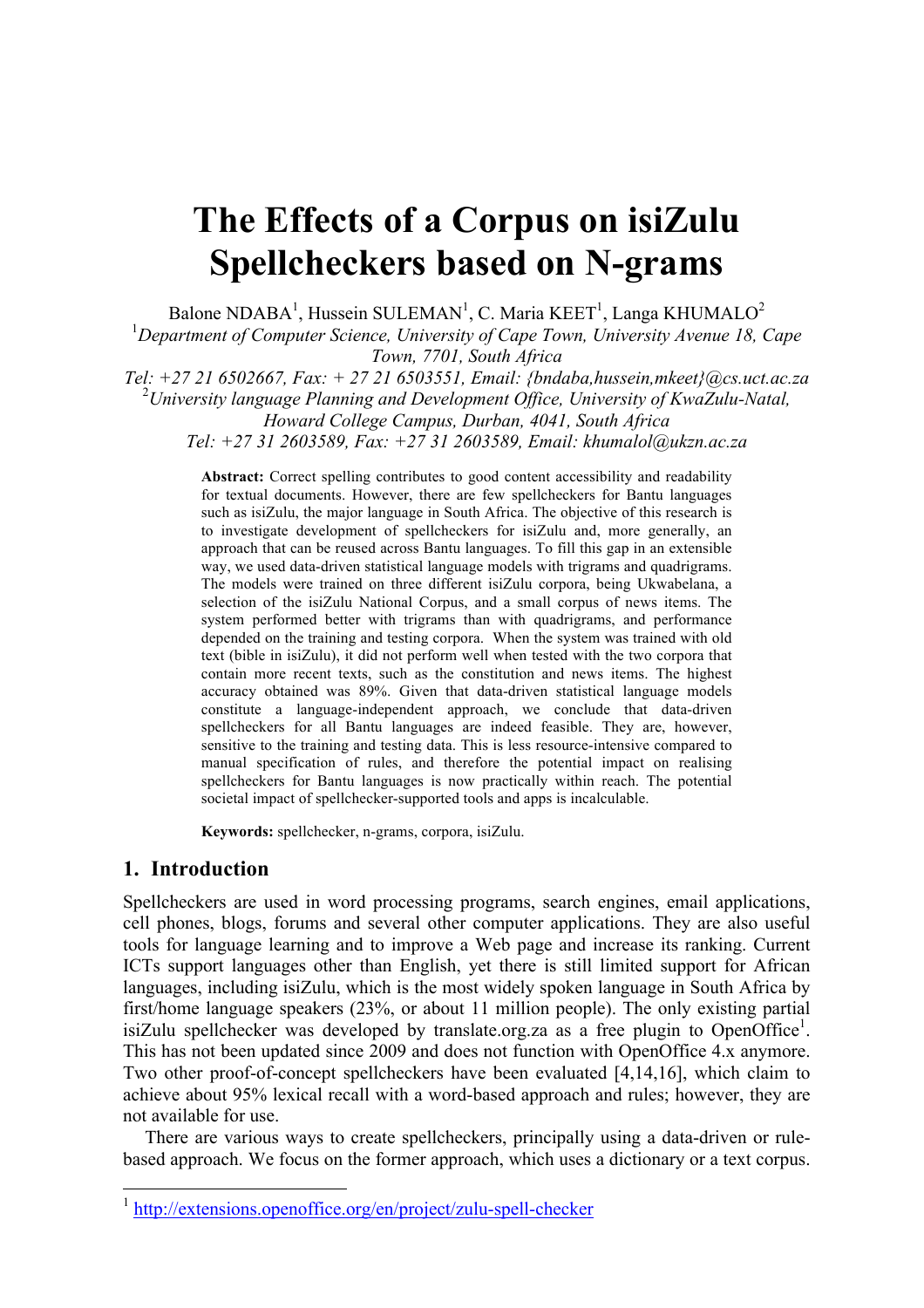Whole words or extracted n-gram statistics are used to drive the spellchecker [7][15]. Because no freely accessible isiZulu dictionary is available, any data-driven statistical language model must be derived from text corpora. It is very well possible that the quality of the spellchecker then depends on the quality of the corpus. To examine this, we developed an isiZulu spellchecker, using trigrams or quadrigrams, and evaluated it with three corpora: Ukwabelana [18]; a sample corpus of the IsiZulu National Corpus (Sample INC) [10]; and an in-house small corpus of *Isolezwe* and *isiZulu.news24* news articles of the past few months. While the latter two corpora contain contemporary texts, Ukwabelana contains older text and different topics; e.g., there is no office of the public protector (news items) in the bible stories (Ukwabelana).

The remainder of the paper contains general background on spellcheckers in Section 2. Section 3 describes the system's design. Sections 4 and 5 cover the experimental set-up and the results. We discuss the results in Section 6 and conclude in Section 7.

## **2. Preliminaries and Related Work**

We describe existing spellcheckers developed using a data-driven statistical language model, and the types of errors and the way these spellcheckers detect and correct errors.

There are several spelling errors [6], of which the two main types of errors most spellcheckers aim at finding are non-word errors and real-word errors. Non-word errors are spelling errors resulting from words that do not appear in the reference dictionary and realword errors are words that are in the reference dictionary but are actually erroneous spellings of some other words [19]. A spellchecker will detect a misspelled word and, depending on the level error, provide a set of suggestions [13]. Non-word errors are relatively easier to detect and eradicate. Real word errors are more intricate, especially in an agglutinative language like isiZulu, because such an error usually affects the syntax and semantics of the whole sentence, which in some cases requires human involvement for detection [1]. Only a few spellcheckers attempt to detect real-word errors [8]. The use of spelling correctors should be handled with care. This is because some errors are attributed to auto-correctors [9]: a person may input a word they are not sure of and an auto-corrector can give completely wrong feedback.

A spellchecker detector module is responsible for determining whether a word is considered misspelled or not, for which an n-gram analysis can be used. An n-gram is an n letter subsequence of a string, where n usually is 1, 2, or 3 [1], referred to as unigrams, bigrams, and trigrams, respectively; e.g., the bigrams of *yebo* ('yes') are *ye*, *eb,* and *bo*. In general, n-gram analysis techniques check each n-gram in an input and compare it against an existing table of n-gram statistics that are computed from a text corpus [21], which are the frequency counts or probabilities of occurrence of n-grams. Provided the text corpus is good enough, it can be used without a dictionary, yet find the position of the error in the misspelled word. This is in some cases achieved by employing character-based n-gram language models [22] but it can also use word-based n-gram language models. N-gram analysis is a statistical approach, so it is mainly influenced by the corpus size, cleanliness, and lexical diversity. The frequency statistics for each word is compared with the system threshold, which differs in different spellcheckers [3]. Normally, if the frequency is below the threshold, the word is identified as wrongly spelled. This means n-grams that do not occur or occur infrequently are considered to be misspellings.

An error corrector module is responsible for providing a set of possible corrections for a misspelled word. Most misspellings involve at most one character change from the intended word [11], because of transposition of two letters (transposition error), adding an extra letter (insertion error), omitting one letter (deletion error) or mistyping one letter [5]. Ngrams can also be used for error correction by assuming certain n-grams within a word are correctly spelled and to fix the remaining n-grams [9]. A list of words is established as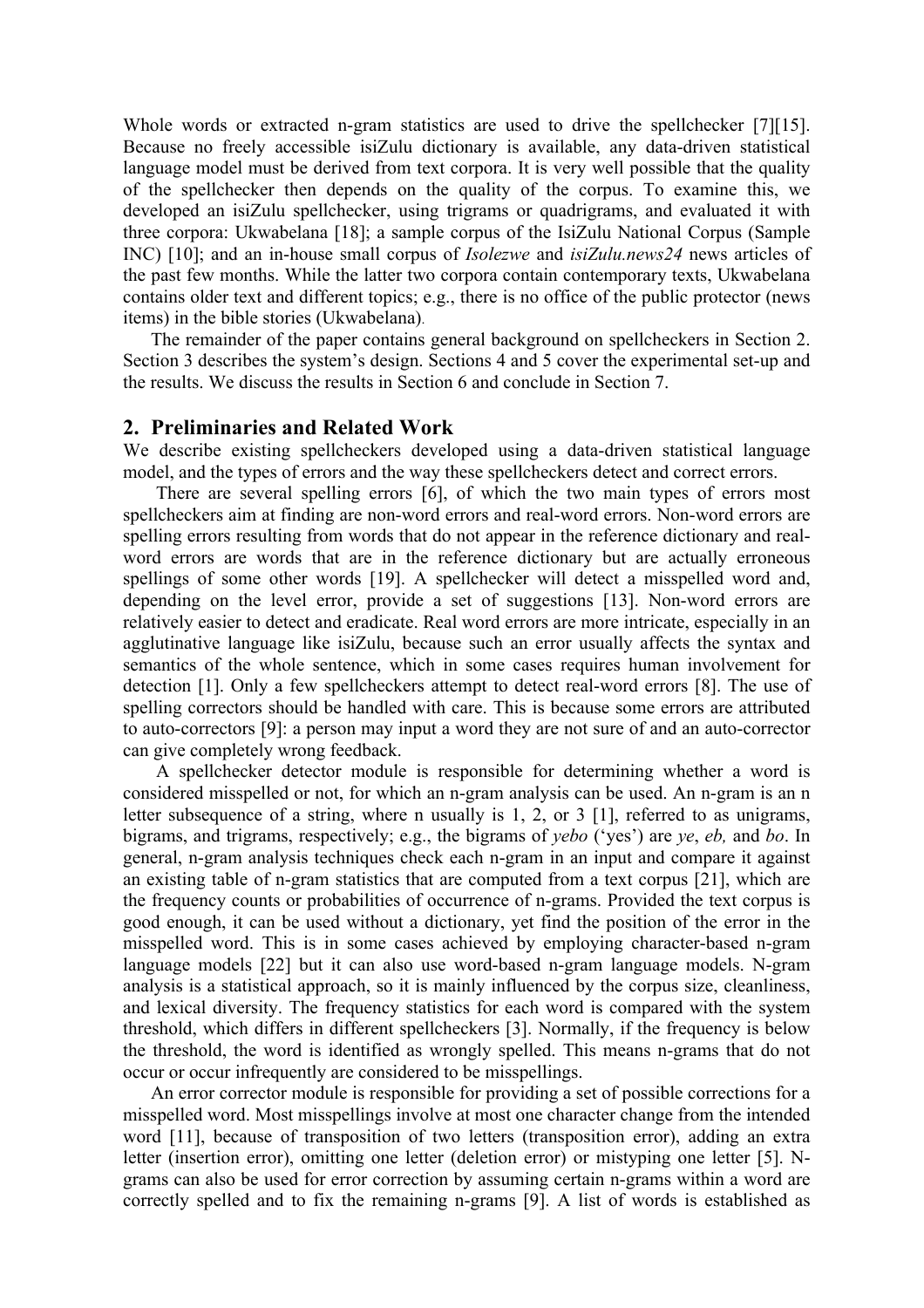suggestions (e.g. [13]), based on a ranking system that may use the minimum edit (Levenshtein) distance that computes the shortest distances to suggested words [20] and the word with the shortest distance will be considered as the best suggestion. Error correction was not included in the isiZulu spellchecker.

A corpus is a large collection of texts [14], which can be built from collected documents in public archives, libraries, by consulting language experts, and using already existing dictionaries [20]. Language evolves, so so should the corpora to yield expected results. As a data-driven spellchecker is as good as its corpus, one needs to be careful in selecting and using corpora. There is currently only one open source isiZulu corpus— Ukwabelana [18]—but it is possible to create new corpora by crawling the Web or explicitly assembling the written word into a usable corpus.

## **3. System design and implementation**

This section briefly describes the design and implementation of the data-driven spellchecker system, whose components are shown in Figure 1.



*Figure 1. System architecture; the software is implemented in Java and a MySQL database.*

The preprocessing algorithm (bottom-left of Figure 1) takes in the input text, tokenizes it, and searches for words in the exception list. The exception list contains known correctly spelled words that should not be spellchecked, so that only words not in the exception list are taken to the error detection algorithm. It is implemented using hashing [2], which is known to be fast.

For the error detection algorithm, we use a statistical method based on a language model that is a combination of the character trigrams or character quadrigrams and the probability of having each trigram or quadrigram in a particular training dataset. A character trigram model is a probabilistic model. A trigram is a set of 3 consecutive characters taken from a string (a word). The next step is to obtain frequencies for each 3 character sequence from the database, which the model then considers as a word. The algorithm then finds the probability  $P$  of each word  $w_i$  out of the total number of words in the training dataset *N*, given as,

$$
P(w_i) = \frac{w_i frequency}{N frequency}
$$

We set the threshold *t*. Any *P<t* means that the word based on statistics is a wrong word form. A character quadrigram model used sequences of 4 characters and the process is as described for the trigrams. Note that these algorithms are language-independent.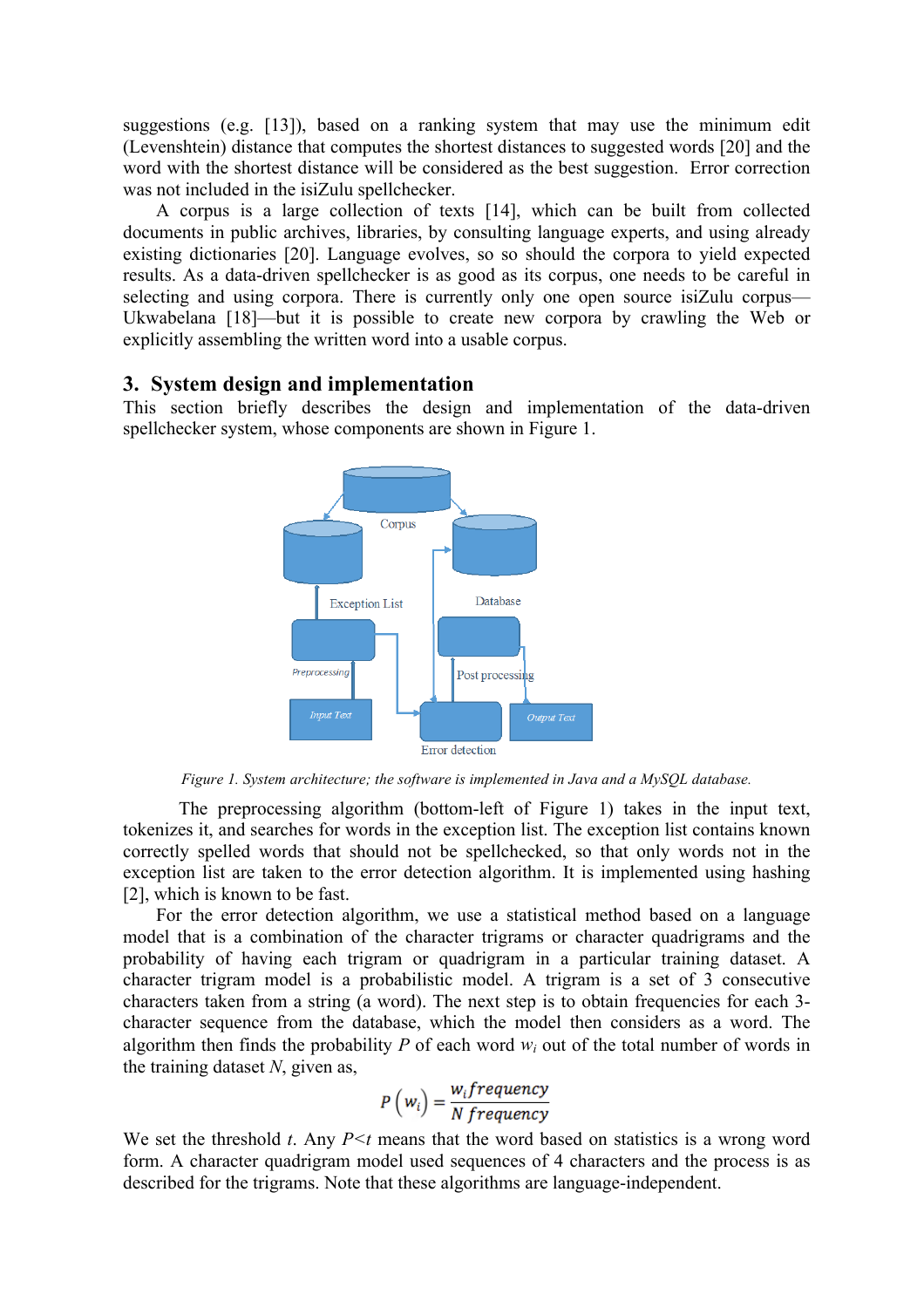The implementation of the spellchecker has 2 modules: a training module and a spellchecking module. The training module ingests a training text corpus, calculating the ngram statistics and storing this in a database table indexed on n-gram. The spellchecking module checks if a query word or sentence (presumably from a test corpus) is correctly spelled. For each word, this module first consults a hash table (built from the training corpus) to determine if the query word is a known word. If this fails, the database is consulted to obtain a vector of n-gram probabilities for each n-gram contained in the query word. The threshold, as discussed above, is then applied to each n-gram probability to decide if the word is correctly spelled or not.

## **4. Experiment design and execution**

The aim of the experiment is to determine which combination of variables or design choices yields the best spellchecker: either trigrams or quadrigrams; which threshold value; and which corpus: either Ukwabelana, a sample of the isiZulu national corpus, or the news items corpus.

## *4.1 The corpora*

A corpus is "a collection of pieces of language text in electronic form, selected according to external criteria to represent, as far as possible, a language or language variety as a source of data for linguistic research." [17]. A corpus is thus useful for the development of Human Language Technologies such as spellcheckers. Three corpora were used in this experiment, which functioned both as training dataset and testing dataset.

The Ukwabelana Corpus (henceforth UC) [18] is an annotated isiZulu corpus, which comprises around 100 000 common isiZulu word types, and 30 000 isiZulu sentences compiled from isiZulu fictional works and the bible. The UC has a total of 288 106 running words and 87033 unique words. The second corpus is a sample of the isiZulu National Corpus (henceforth INC), which is being compiled at the University of KwaZulu-Natal [10]. The INC is a monitor corpus. This means it is constantly (daily or weekly) supplemented with fresh material and keeps increasing in size [12]. To illustrate the point, the INC was piloted in November 2014 at a modest size of 1.1 million words. By the end of November 2015 it had since grown to 8.3 million words. The sample corpus for this experiment was thus taken from the INC (henceforth Sample INC) and comprises of selected isiZulu grammar texts. The Sample INC has a modest set of 538 732 running words and 33020 unique ones. The last corpus used in the experiment is the news item corpus (henceforth NIC). The NIC is the smallest of the three corpora, with 21250 words, of which 9587 are unique ones. The NIC was compiled by copying the top 10 front-page articles from the online news sources *Isolezwe* and *isiZulu.news24*. This was done over a period of six different days between August and September 2015. The corpora have a typeto-token ratio of 0.30, 0.06, and 0.45 respectively.

## *4.2 Experimental design*

We used 10-fold cross validation to partition each corpus into a training dataset and a testing dataset. We randomly split the corpus into ten sets (folds) of equal size. Then we carried out 10 experiments where we used 9 folds for training and unique words from the remaining one for testing. Each data split is used for testing once. Assuming that the corpus contains zero incorrect words, we intentionally introduced 46 known wrongly spelled words to each testing dataset in each experiment. The spellchecker was fed with the same wrongly spelled words as testing rotates across the 10 folds. The performance of the system on each test was evaluated using a confusion matrix and the average was computed from the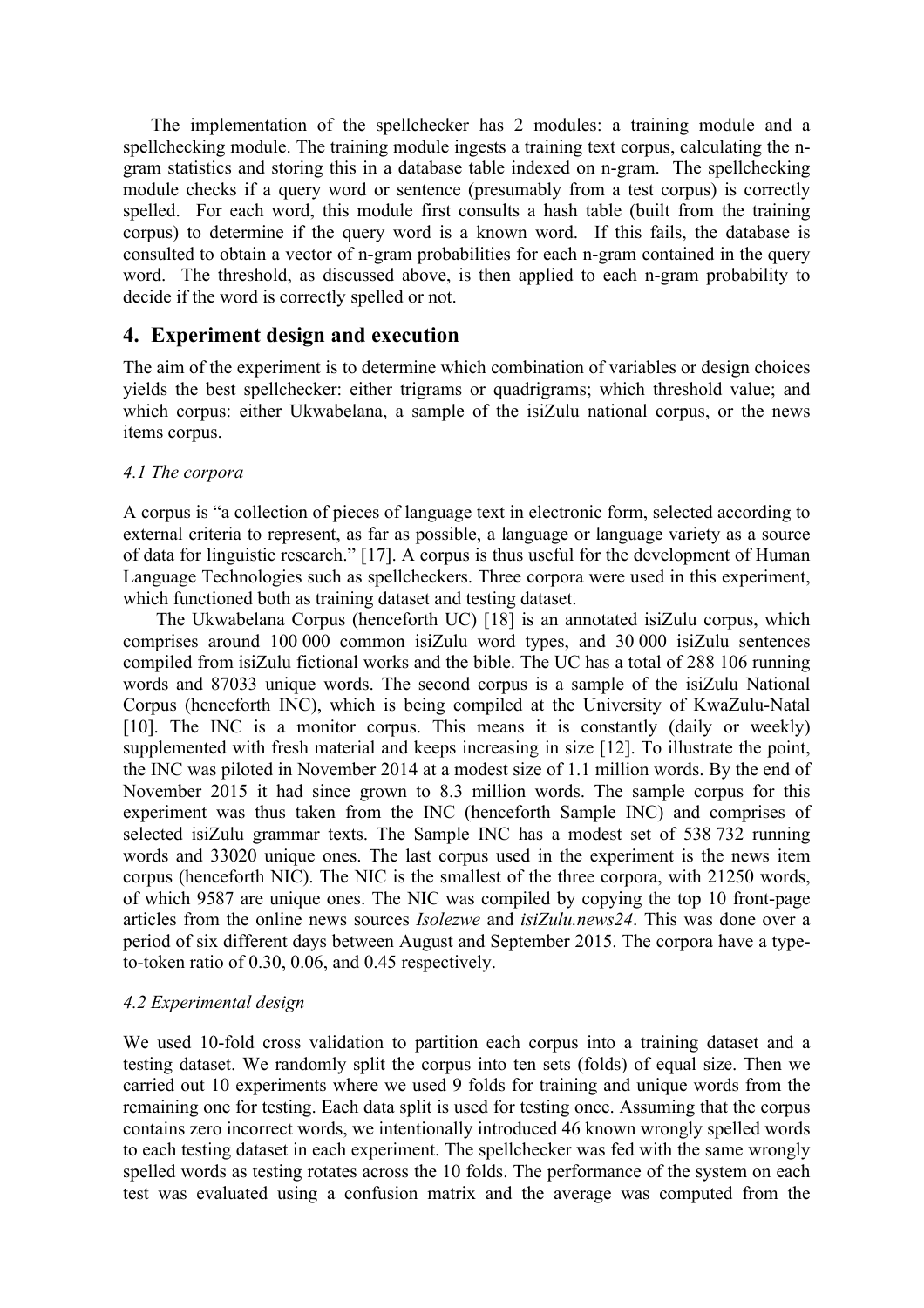measures of all 10 tests to find the accuracy rate. In the confusion matrix for the classification of results, depicted in Table 1, true positives (TP) are those words where the spellchecker predicted a correct spelling and the word is correctly spelled, true negatives (TN) are the correctly identified misspelled words, false positives (FP) are words where the spellchecker predicted correct but the words are misspelled, and false negatives (FN) are correctly spelled words predicts as wrongly spelled. From this, we compute the accuracy of the spellchecker, with *N* the Total number of words in the test dataset, as (TP+TN)/N, the misclassification as  $((FP + FN)/N)$ , the true positive rate  $((TP)/(TP+FN))$  and true negative rate  $((TN)/(FP+TN)$ .

|                                   | <b>Correctly spelled</b> | <b>Wrongly spelled</b>      |
|-----------------------------------|--------------------------|-----------------------------|
| <b>Correct spelling predicted</b> | True Positives (TP)      | <b>False Positives (FP)</b> |
| Wrong spelling predicted          | False Negatives (FN)     | True Negatives (TN)         |

*Table 1. Confusion matrix for the classification of results*

The second phase of our experiment was to test with the entire unique word set for each corpus using spellcheckers trained with the other 2 corpora.

All tests were run using different thresholds. The threshold is the probability at which we still consider character compositions within the word to be correct. These tests were run using both trigrams and quadrigrams to see where the spellchecker performs the best.

# **5. Results**

We first summarise the results for trigrams versus quadrigrams, and subsequently report on the cross-corpora training and usage.

## *5.1 Trigrams versus quadrigrams*

Table 2 and Table 3 present the average confusion matrices for trigrams and quadrigrams. In both graphs, it appears that smaller thresholds result in better outcomes for UC. This was because the proportion of correctly spelled words in the testing dataset was much higher than that of wrongly spelled words. What the results showed before averages were computed was that smaller thresholds result in more wrongly spelled words being flagged as correct. This means that the threshold should not be too high or too low. Despite the unbalanced quantities of correctly spelled words and incorrectly spelled words, the performance of the spellchecker tested with UC was still acceptable, with accuracy rate above 50% on all thresholds. This is because UC contains many high frequency words. In the graph for the Sample INC, the spellchecker performs best at the threshold of 0.003 and had 67% accuracy rate. This is a relatively big corpus and could perform better but it

| Threshold | UC corpus                      | Sample INC                     | NIC corpus                     | Performance accuracy rate                                                                     |
|-----------|--------------------------------|--------------------------------|--------------------------------|-----------------------------------------------------------------------------------------------|
| 0.003     | 84.07<br>0.01<br>15.49<br>0.03 | 64.96<br>0.03<br>0.12<br>34.08 | 0.05<br>82.80<br>0.27<br>14.01 | 0,9<br>0,8<br><b>The Second Street</b><br>0,7                                                 |
| 0.004     | 75.84<br>0.01<br>22.73<br>0.03 | 58.30<br>0.03<br>0.12<br>41.16 | 0.05<br>76.50<br>19.92<br>0.27 | $\frac{9}{12}$ 0,6<br>సా 0,5<br><b>UC</b><br>0,4<br>$\cdots$ inc                              |
| 0.005     | 65.72<br>0.01<br>33.85<br>0.04 | 48.14<br>0.02<br>51.33<br>0.13 | 70.98<br>0.05<br>25.82<br>0.28 | $\begin{bmatrix} 1 & 0 & 0 \\ 0 & 0 & 0 \\ 0 & 0 & 0 \end{bmatrix}$<br>$ -$ NIC<br>0,2<br>0.1 |
| 0.006     | 57.53<br>0.01<br>42.03<br>0.04 | 0.02<br>43.44<br>56.02<br>0.13 | 0.05<br>61.17<br>33.50<br>0.28 | $\Omega$<br>0.005<br>0,003<br>0.004<br>0,006<br><b>Threshold</b>                              |

*Table 2. 10-fold cross-validation results for the three corpora, using trigrams.*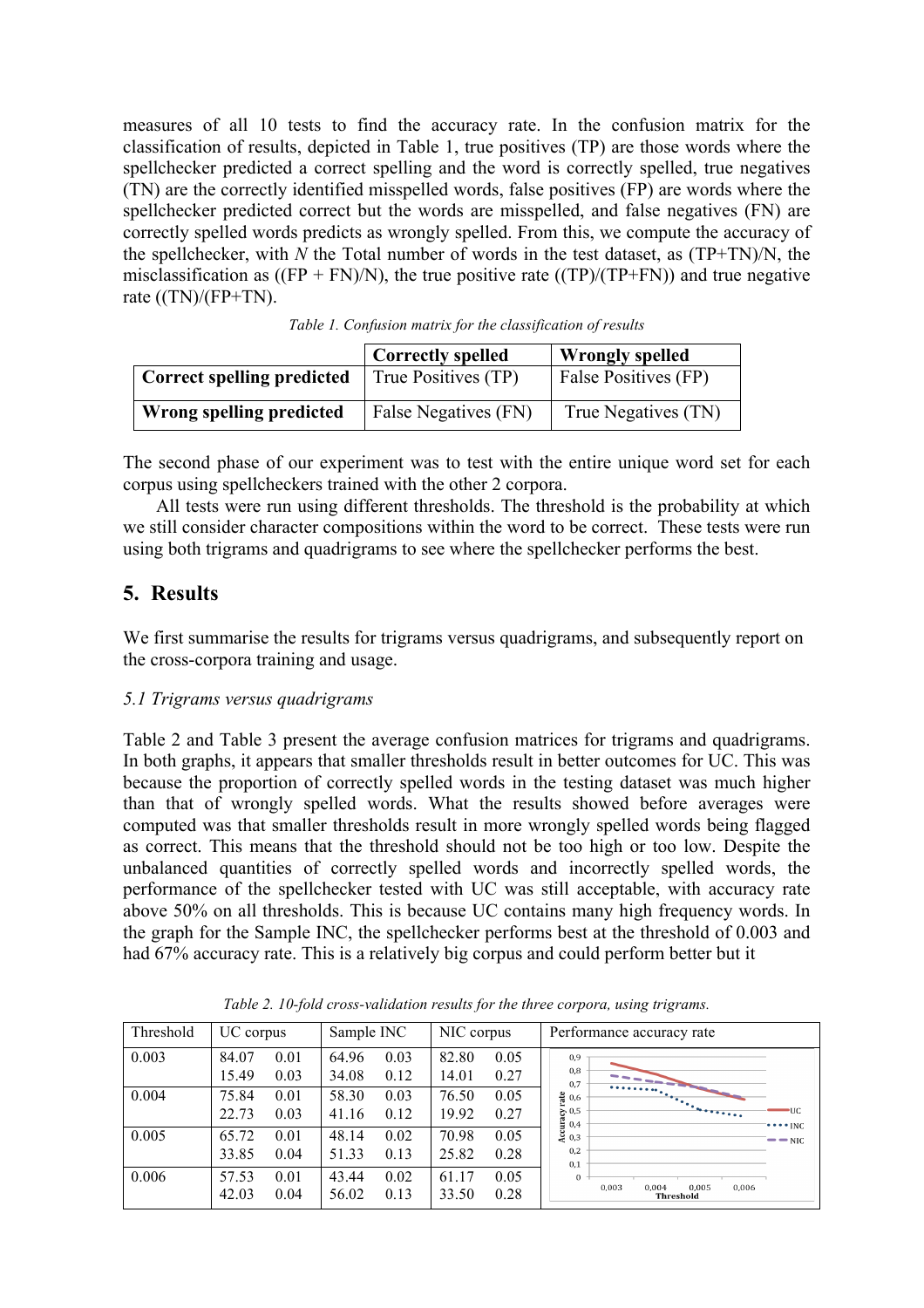| Threshold | UC corpus                      | Sample INC<br>NIC corpus       |                                | Performance accuracy rate                                                                                                                       |
|-----------|--------------------------------|--------------------------------|--------------------------------|-------------------------------------------------------------------------------------------------------------------------------------------------|
| 0.003     | 79.14<br>0.03<br>20.44<br>0.04 | 0.02<br>62.15<br>0.13<br>36.40 | 76.80<br>0.04<br>19.96<br>0.28 | 0,9<br>$_{0,8}$<br>0,7                                                                                                                          |
| 0.004     | 73.94<br>0.03<br>25.59<br>0.03 | 0.02<br>54.66<br>0.13<br>43.69 | 69.50<br>0.04<br>26.78<br>0.28 | $\frac{9}{5}$ 0,6<br>$\frac{1+\epsilon_1}{\epsilon_1+\epsilon_2}\frac{1}{\epsilon_2+\epsilon_3}\frac{1}{\epsilon_3+\epsilon_4}$<br>∍UC          |
| 0.005     | 64.12<br>0.03<br>36.52<br>0.03 | 47.15<br>0.02<br>0.13<br>52.51 | 63.51<br>0.03<br>33.29<br>0.29 | $\sum_{4}^{10,5}$<br>$\sum_{1}^{10,5}$<br>$\sum_{1}^{10,5}$<br>$\sum_{1}^{10,5}$<br>$\cdots$ $\cdots$<br>$\rightarrow$ $\rightarrow$ NIC<br>0,1 |
| 0.006     | 0.02<br>56.23<br>44.99<br>0.04 | 0.02<br>40.61<br>57.89<br>0.14 | 56.18<br>0.03<br>40.63<br>0.30 | $\Omega$<br>0.003<br>0.005<br>0.006<br>0.004<br>Threshold                                                                                       |

*Table 3. 10-fold cross-validation results for the three corpora, using quadrigrams.*

mostly contains infrequent words and this has affected performance. For trigrams, the accuracy approximately levels out at 0.004 but this does not happen with quadrigrams. The latter encodes a higher level of information content so smaller probabilities are more indicative of correctness than lower-level n-grams. For the NIC, the spellchecker performed best at the threshold of 0.003 and had 76% accuracy rate.

## *5.2 Training with one corpus, testing on another*

Cross-corpus training and test results are summarised in Tables 4-6. Due to space limitations, the main performance results are shown for trigrams only, as they yielded the better results.

UC is arguably out-dated and was tested mostly with new words from the other corpora that are being introduced as language evolves; for instance, *yibuxakalala* and *adumbe* in the UC and *iFacebook* in the NIC, and multiple verbs miss a final vowel. The performance of the spellchecker for the given training dataset was therefore low, with accuracy rate of 54% at the threshold of 0.003 for the Sample INC. For the NIC, the performance of the spellchecker is acceptable: it stays above 50% for all tested thresholds and performed best at the threshold of 0.003 with 70% accuracy. Testing with this dataset gave good results but, because of the small size of the training dataset, the performance decreases with increase in thresholds. The spellchecker based on the Sample INC is accurate for the given training dataset and testing dataset, yielding above 80% accuracy for all thresholds. The other factor is possibly the lexical content of the testing corpus. Most words are short. This reduces the chance of finding a rejected sequence using character processing. In addition, the content of both the training dataset and the testing dataset is new evolving content in isiZulu.

| Threshold | Training dataset: UC |                      | Performance accuracy rate                    |
|-----------|----------------------|----------------------|----------------------------------------------|
|           | Testing dataset:     | Testing dataset: NIC |                                              |
|           | Sample INC           |                      | $---NIC$ INC                                 |
| 0.003     | 53.97<br>0.03        | 70.01<br>0.10        | rate                                         |
|           | 45.89<br>0.11        | 29.51<br>0.37        |                                              |
| 0.004     | 0.03<br>51.05        | 0.10<br>58.14        |                                              |
|           | 48.82<br>0.11        | 41.38<br>0.37        | Accuracy<br>$\frac{0.5}{0.5}$                |
| 0.005     | 46.78<br>0.03        | 56.76<br>0.09        |                                              |
|           | 53.08<br>0.11        | 0.38<br>42.76        | $0.004$ 0.005<br>0,006<br>0.003<br>Threshold |
| 0.006     | 44.12<br>0.03        | 51.45<br>0.09        |                                              |
|           | 55.75<br>0.11        | 48.07<br>0.38        |                                              |

*Table 4. Results of Ukwabelana tested with IsiZulu National Corpus, and news item corpora.*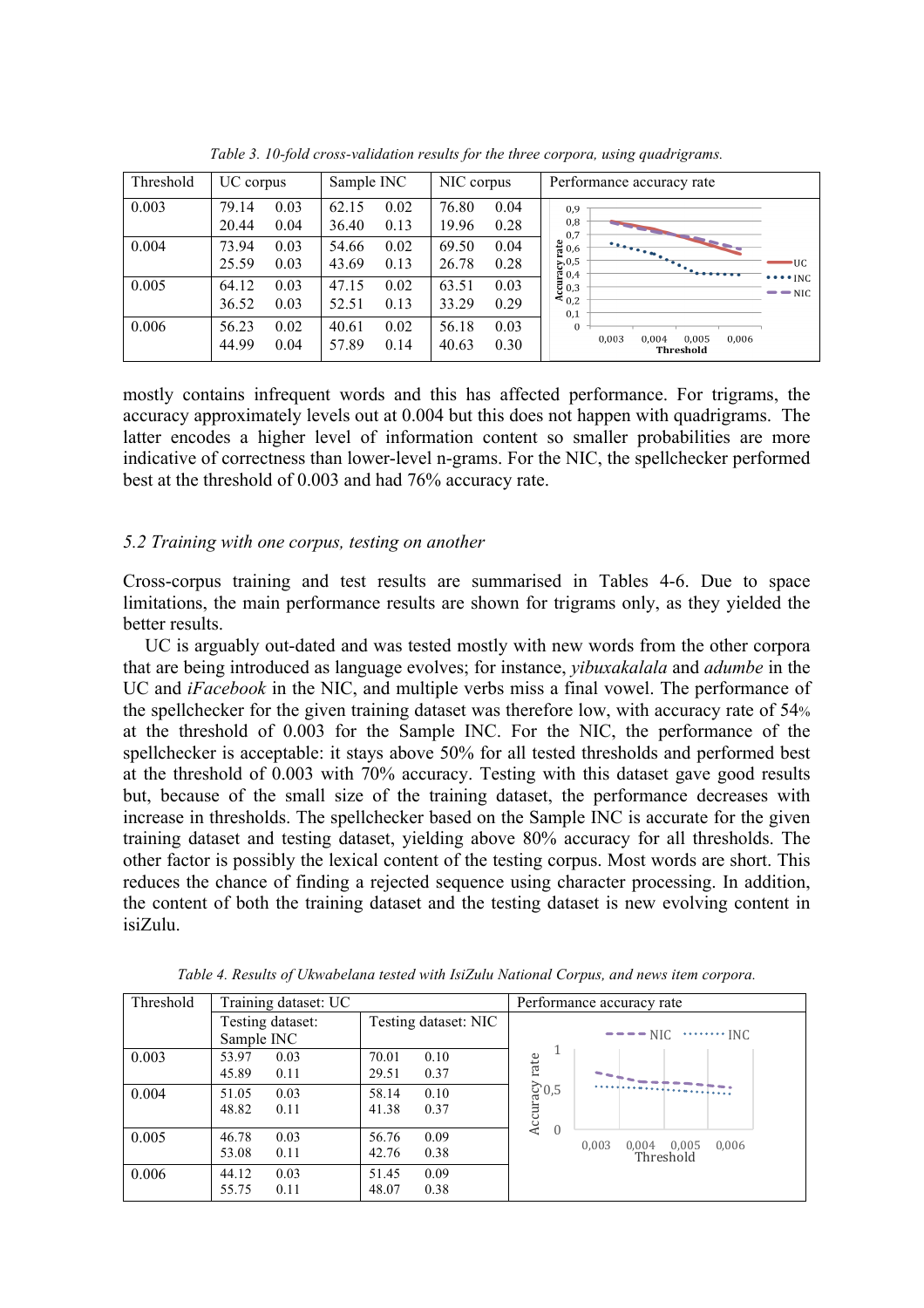| Threshold | Training dataset: Sample INC |                            | Performance accuracy rate                    |  |  |  |
|-----------|------------------------------|----------------------------|----------------------------------------------|--|--|--|
|           | Testing dataset: NIC         | <b>Testing dataset: UC</b> |                                              |  |  |  |
|           |                              |                            | $-$ NIC<br>UC.                               |  |  |  |
| 0.003     | 88.93<br>0.10                | 41.43<br>0.01              |                                              |  |  |  |
|           | 10.59<br>0.37                | 58.52<br>0.05              | rate<br>-------------                        |  |  |  |
| 0.004     | 77.40<br>0.09                | 35.07<br>0.01              | 0,5                                          |  |  |  |
|           | 22.12<br>0.38                | 64.87<br>0.04              | Accuracy                                     |  |  |  |
| 0.005     | 74.17<br>0.08                | 0.01<br>28.05              |                                              |  |  |  |
|           | 0.39<br>25.35                | 0.04<br>71.90              | $\Omega$<br>0.003<br>0.005<br>0.006<br>0.004 |  |  |  |
| 0.006     | 0.08<br>68.06                | 24.01<br>0.01              | Threshold                                    |  |  |  |
|           | 31.47<br>0.40                | 75.93<br>0.04              |                                              |  |  |  |

*Table 5. Results of IsiZulu National Corpus tested with Ukwabelana Corpus, and news item corpora.*

|  |  | Table 6. Results of News item Corpus tested with Ukwabelana Corpus, and isiZulu national Corpus. |  |
|--|--|--------------------------------------------------------------------------------------------------|--|
|  |  |                                                                                                  |  |

| Threshold | Training dataset: NIC |                     | Performance accuracy rate                |  |  |  |
|-----------|-----------------------|---------------------|------------------------------------------|--|--|--|
|           | Testing dataset:      | Testing dataset: UC | $\cdot$ UC $\cdot \cdot \cdot \cdot$ INC |  |  |  |
|           | Sample INC            |                     | T                                        |  |  |  |
| 0.003     | 88.56<br>0.02         | 26.94<br>0.01       | 0,9<br>$\overline{\cdots}$               |  |  |  |
|           | 11.30<br>0.12         | 73.01<br>0.04       | 0,8<br>rate<br>0,7<br>0,6                |  |  |  |
| 0.004     | 85.25<br>0.02         | 22.95<br>0.01       | 0,5                                      |  |  |  |
|           | 0.12<br>14.61         | 79.99<br>0.04       | curacy<br>0,4                            |  |  |  |
|           |                       |                     | 20,3                                     |  |  |  |
| 0.005     | 84.45<br>0.02         | 21.58<br>0.01       | 0,2                                      |  |  |  |
|           | 15.41<br>0.12         | 78.37<br>0.05       | 0,1                                      |  |  |  |
|           |                       |                     | $\mathbf{0}$                             |  |  |  |
| 0.006     | 83.31<br>0.02         | 20.17<br>0.01       | 0.003<br>0.005<br>0.006<br>0.004         |  |  |  |
|           | 0.12<br>16.56         | 79.78<br>0.05       | Threshold                                |  |  |  |

## *5.3 Recall: comparison with related works*

While accuracy may be a better measure, there are two related works [4,14], which report on recall of the spellchecker. Our calculation of recall is to divide the number of true positives by the total number of true positives plus false negatives, which we assume [4,14] used as well. Bosch and Eiselen (BE05) [4] used an unspecified corpus of 225000 words and a set of 88 regular expressions on an unspecified text [4]. Prinsloo and De Schryver (PS04) use a lexicon of the top-600000 isiZulu words (provenance unknown) together with a set of rules that are "clusters of circumfixes", which they tested against the document "What is the African National Congress?" [14]. Our results and the comparison are shown in Table 7. Thus, our highest percentage of the n-gram based spellchecker seems to be as good as BE05 and PS04's lexicon-only results.

*Table 7. Lexical recall with n-grams compared to related works; t = test; RE = regular expression; BE05: Bosch & Eiselen, 2005 [4]; PS04: Prinsloo & De Schryver, 2004 [14].*

| n-grams    |         |            |                                           |        |        |       | BE <sub>05</sub> | PS <sub>04</sub> |             |                |
|------------|---------|------------|-------------------------------------------|--------|--------|-------|------------------|------------------|-------------|----------------|
|            |         | $10$ -fold | Train Sample INC<br>Train NIC<br>Train UC |        |        |       | Lexicon:         | Lexicon: 90      |             |                |
|            | 3-grams | 4-grams    | t. NIC                                    | t. INC | t. INC | t. UC | t. UC            | t. NIC           | 89          |                |
| UC         |         | 80         |                                           |        |        | 30    | 41               |                  | Lexicon $+$ | $Lexicon +$    |
| S. INC     | 66      | 63         |                                           | 54     | 89     |       |                  |                  | REs: 95     | circumfixes:   |
| <b>NIC</b> | 86      | 79         | 70                                        |        |        |       |                  | 89               |             | Q <sub>7</sub> |

# **6. Discussion**

The results obtained with trigrams are encouraging, and constitutes, to the best of our knowledge, the first systematic attempt to create an n-gram based isiZulu spellchecker. De Schryver and Prinsloo [16] explored n-grams, noting that an improvement of at least 10%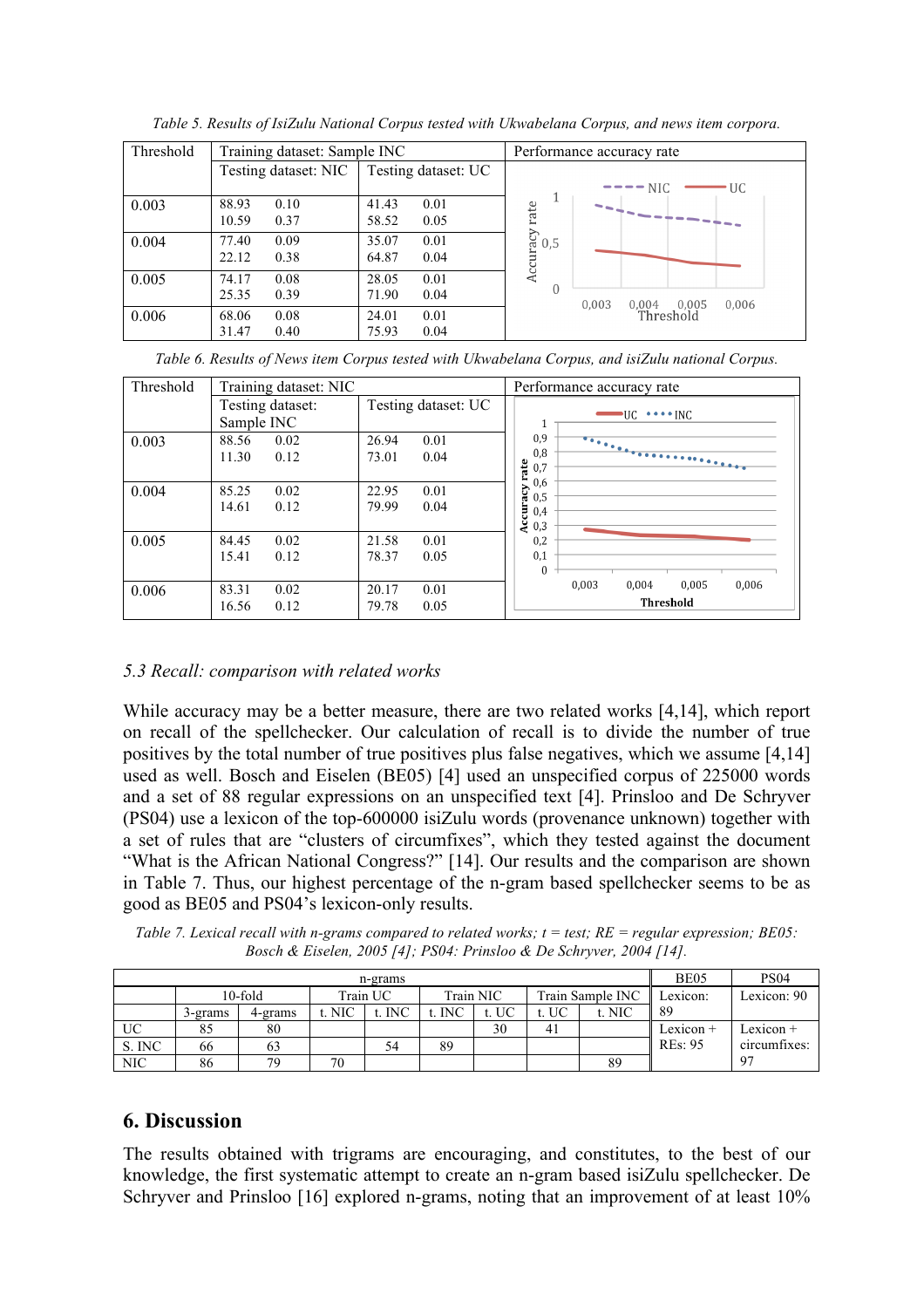lexical recall should be achievable with n-grams, over the 58% they obtained with wordlistonly technology in their experiment testing against a random *Bona* magazine article. With up-to-date training data of substantial size using n-grams, this can turn out much higher or slightly lower, depending on the corpus the spellchecker is trained with and on the corpus it is tested with. For recall, our results with the n-grams based spellcheckers demonstrate that success correlates with type-to-token ratio and content of the corpus, rather than size: 1) both UC and NIC perform better than the Sample INC in the 10-fold cross validation accuracy and recall, and 2) both the Sample INC and NIC have more compatible content cf. the older texts in UC, hence better cross-corpus results.

At first glance, our results do not appear to compare favourably with PS04 and BE05, where their lexicon-only recall is slightly better than our best lexical recall. PS04's wordlist—assuming to be types—is larger, which may explain the 1% difference there, but not for SE05's lexicon. SE05's lexicon is manually curated, whereas this is not the case for our corpora: if there is an error in the corpus, then this propagates to the spellchecker; e.g., UC's *wuluwulu* is archaic and not used in contemporary everyday language, *efilidi* strikingly rare, *ulueunda* is, perhaps, an OCR error (definitely incorrect with the successive vowels), and there are multiple verbs that miss the final vowel. Further, they mostly did not inject non-Zulu words to verify and lack cross-fold averaging to compare with. That is, we examined the more important discriminatory power cf. just TP+FN lexical recall. Unfortunately, the PS04 and BE05 corpora are not available to test with. Other than that, there are options to investigate further the effects of the data on such a data-driven approach, such as using the whole INC and constructing a wordlist of, say, 400000 and of >600000 words and rerun the experiments.

## **6. Conclusions**

The spellchecker is accurate in detecting words that do not occur in the training corpus. All three corpora used in n-fold cross-validation performed well when tested with their fragments. For trigrams, at a threshold of 0.003, the Ukwebalana corpus (UC) had an accuracy rate of 84%, the subset of the isiZulu national corpus (INC) had an accuracy rate of 65%; and the news items corpus (NIC) had an accuracy rate of 83%. Testing them with each other demonstrated issues with reliance on a single corpus: an out-dated corpus can lead to poor performance. Notably, testing both corpora with UC resulted in an accuracy rate below 50%. Conversely, the UC had a 54% accuracy rate when tested with the Sample INC and 70% when tested with the NIC, whereas the NIC had 89% accuracy rate when tested with the Sample INC and vv. 89% as well. The most updated corpora are preferable, with a threshold of 0.003. The spellchecker performed slightly better with trigrams than with quadrigrams. The probability of finding quadrigrams of a word was lower than the probability of trigrams. This increased the number of false negatives for each.

The main lessons learnt from this investigation are twofold. First, a data-driven approach toward spellchecking is indeed feasible for at least isiZulu, and, by extension of the approach that is essentially language-independent, all Bantu languages. Second, the accuracy of such a spellchecker depends on the text corpus used for training the model as well as on the text document or corpus with which it is tested.

Next steps may involve extending the corpora to possibly obtain better results. It is a potential future addition to the spellchecker to improve its capabilities, such as providing suggestions (though before everything else, error detection should be working fully). A further improvement could be to augment the n-grams approach with a theory-driven linguistic model, which will help check whether infrequent words follow language rules. Another option is to build an extension to the model to detect unlikely combinations of words.